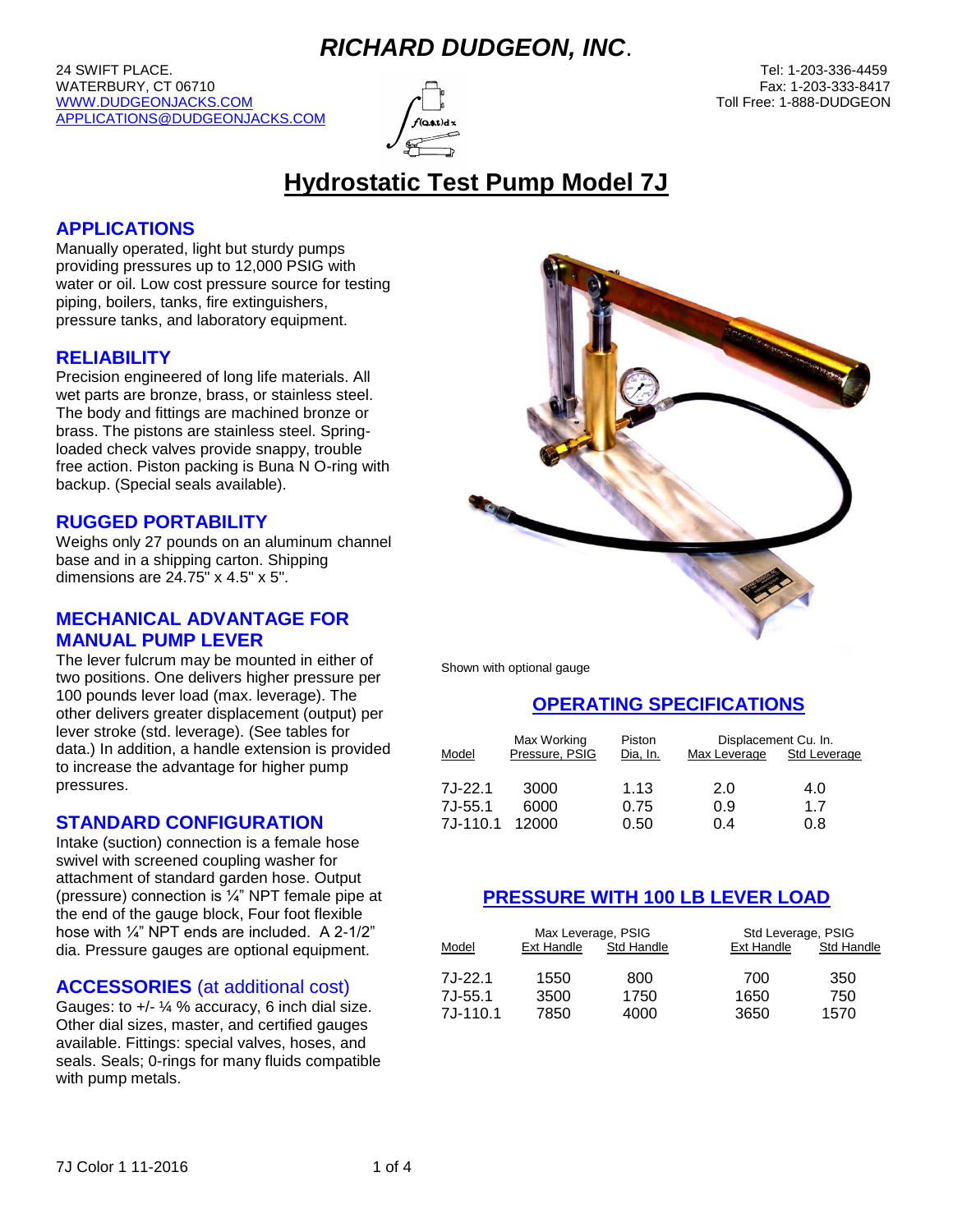#### 24 SWIFT PLACE. Tel: 1-203-336-4459 لالكات المسابق المسابق المسابق المسابق المسابق المسابق المسابق المسابق المسابق المسابق المسابق المسابق المسابق المسابق المسابق المسابق المسابق المسابق المسابق المسابق المسابق المسابق المسابق المسابق المسابق المسابق المساب [WWW.DUDGEONJACKS.COM](http://www.dudgeonjacks.com/) Toll Free: 1-888-DUDGEON [APPLICATIONS@DUDGEONJACKS.COM](mailto:APPLICATIONS@DUDGEONJACKS.COM)

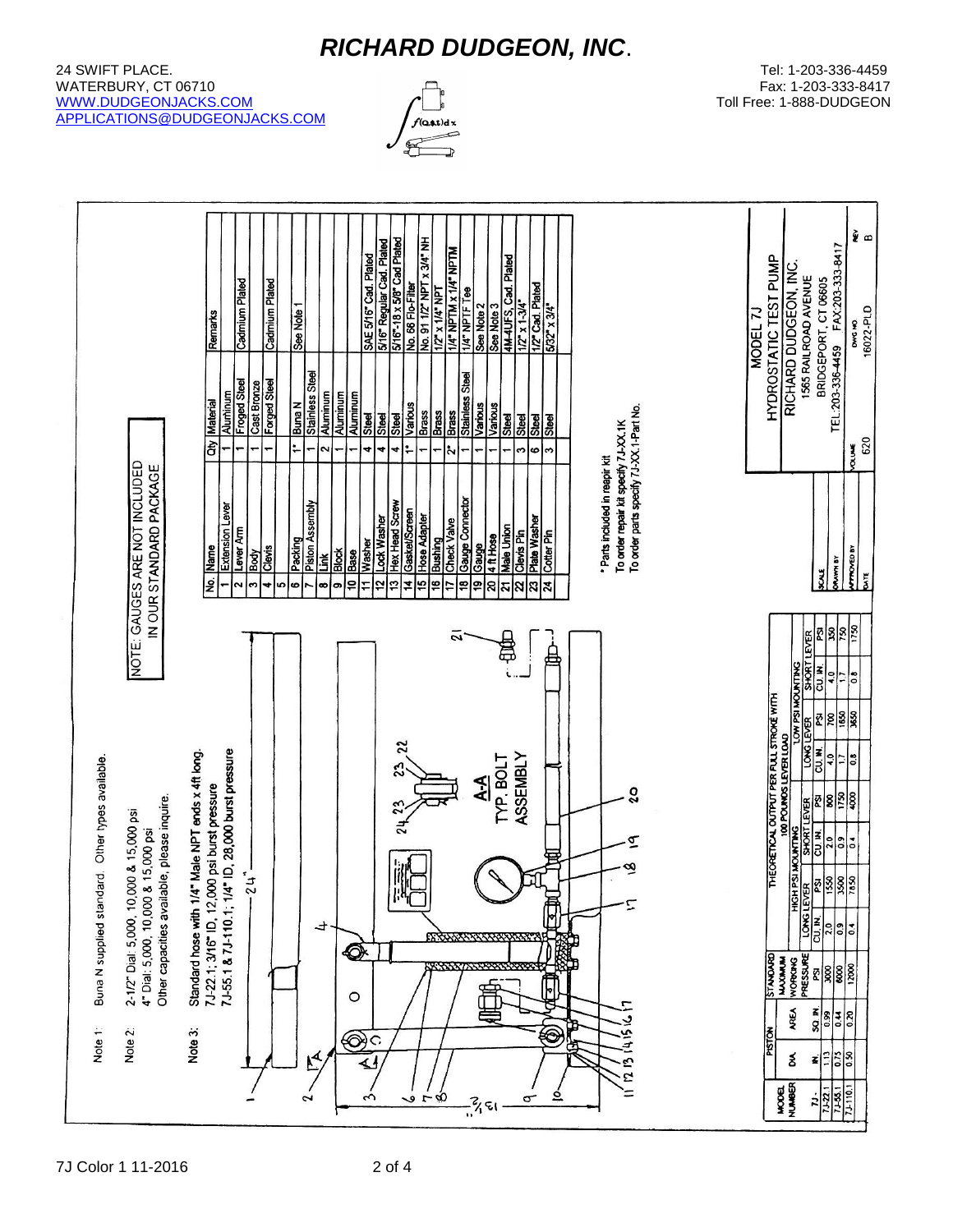24 SWIFT PLACE. Tel: 1-203-336-4459 لالكات المسابق المسابق المسابق المسابق المسابق المسابق المسابق المسابق المسابق المسابق المسابق المسابق المسابق المسابق المسابق المسابق المسابق المسابق المسابق المسابق المسابق المسابق المسابق المسابق المسابق المسابق المساب [WWW.DUDGEONJACKS.COM](http://www.dudgeonjacks.com/) Toll Free: 1-888-DUDGEON [APPLICATIONS@DUDGEONJACKS.COM](mailto:APPLICATIONS@DUDGEONJACKS.COM)



## **Assembly. Operating and Maintenance Instructions**

## **For DUDGEON Models 7J-22, 55, and 110**

### **Hand Operated Hydrostatic Test Pumps.**

### **Drawing 16022-PLD-REV. B.**

## **ASSEMBLY**

- NOTE: NPT pipe threads are made up with exactly two turns of Teflon Tape on Male threads one thread away from end.
	- 1. Secure block (PC. 9) to base (PC. 10) by using two Hexagon head screws, size 5/16-18 x 5/8" (PC. 13). Be sure and use flat washer (PC. 11) and lock washer (PC. 12).
	- 2. Connect two steel links (PC. 8) to the block (PC. 9) using clevis pin (PC. 22), two plate washer (PC. 23) and cotter pin (PC. 24). See view A-A, typical bolt assembly.
	- 3. Secure piston and cylinder assembly to high (two middle holes) or low (two end holes) psi position by using two hexagon head screws (PC. 13) and washers (PC'S. 11 and 12).
	- 4. Install check valves (PC. 17) with arrows pointing toward gauge tee (PC. 18).
- NOTE: Drawing shows check valves with check valve symbols. These are NOT arrows designating flow.
	- 5. PC'S. (14), (15) & (16), gasket/screen, garden hose adapter and bushing are assembled onto inlet check valve (PC. 17) (opposite gauge tee.)
	- 6. Install gauge tee (PC. 18) onto check valve (PC. 17).
	- 7. Install hose (PC. 20) onto gauge tee (PC. 18).
	- 8. Install male union (PC. 21) onto other end of hose without Teflon tape.
	- 9. Install lever arm (PC. 2) between links (PC. 8) and piston assembly female clevis. Follow view A-A bolt assembly.
	- 10. Install gauge (PC. 19) into gauge tee (PC. 18) using a wrench on wrench flats. Do not twist gauge body.
	- 11. Extension lever (PC. 1) slides onto lever arm (PC. 2) for long lever operation. The base should be bolted down for long lever use.